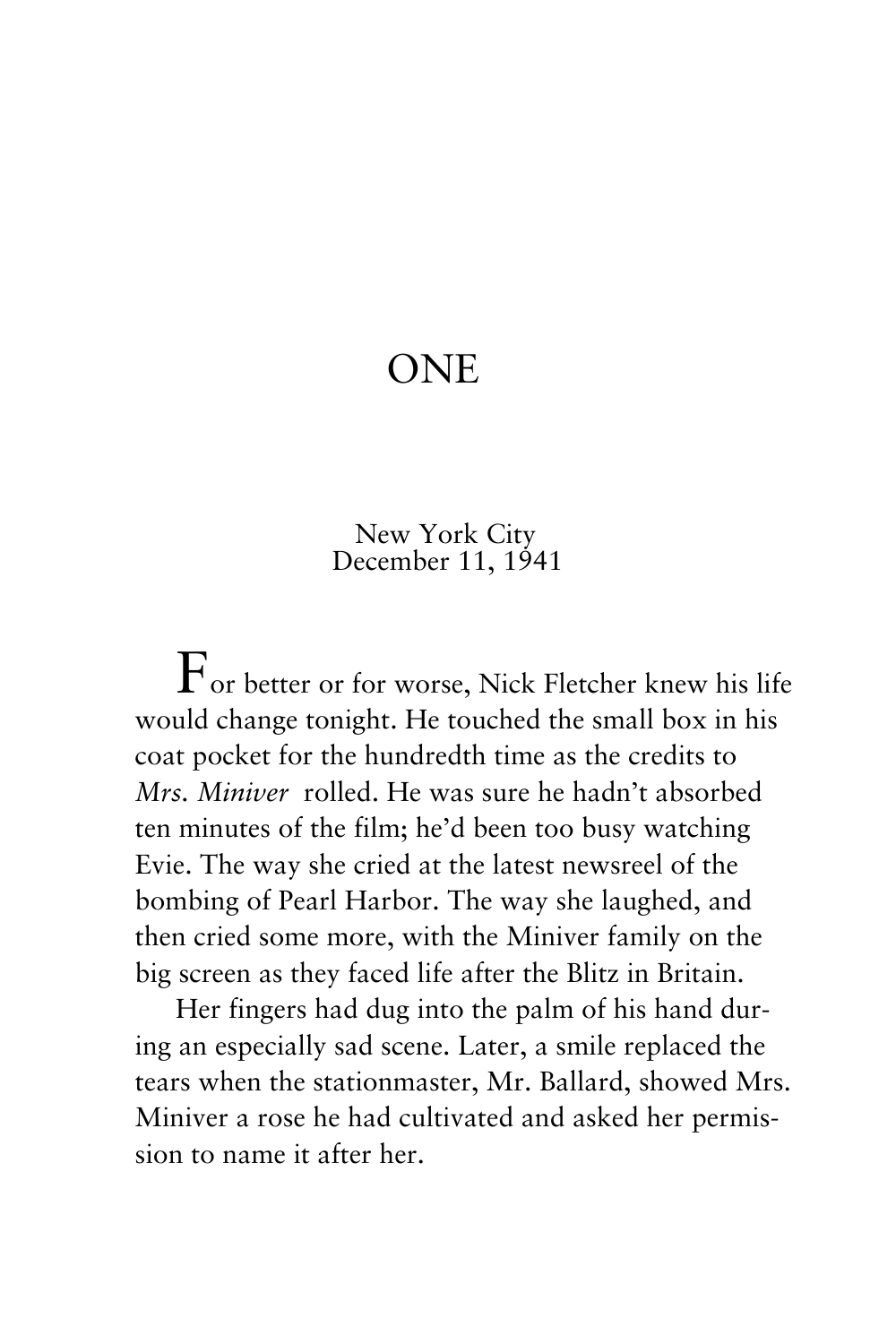*I don't have a rose, but perhaps you'll call yourself by my name.* Nick lifted her hand to his lips.

The houselights came up, and Evie turned to Nick, dabbing her eyes. "That was such a good movie." She let out a low breath. "Look at me; I'm a mess."

Nick stroked her cheek and gazed into her dark brown eyes. "I'm looking. I'm looking, Evie Kreig, and I can't get enough, lady."

Her cheeks reddened slightly, and she rose from the velvet chair. Her straight, silky brown hair cascaded over her shoulders, and she brushed it aside as she slipped on her blue jacket and buttoned it at the waist.

"So, you ready to get something to eat? I know the perfect place." *This is it. The moment I've waited for.*

Evie shrugged. "I don't know, Nick. It's awfully late, and I don't want Papa to worry. He was acting sort of funny today." She grabbed her clutch and leaned close. "And we still have tomorrow, and the next day . . . and . . ."

Nick attempted to hold his smile. He offered his arm, then led Evie up the aisle. "The thing is, I found a wonderful restaurant and made reservations. They promised to stay open just for us." He looked down at her. "Seeing that it's late, we'd better hurry. What can I say to convince you?"

Evie squeezed his arm tighter. "Okay. You know I can't say no to you."

Nick kissed the top of her head. *That's what I'm hoping for. . . .*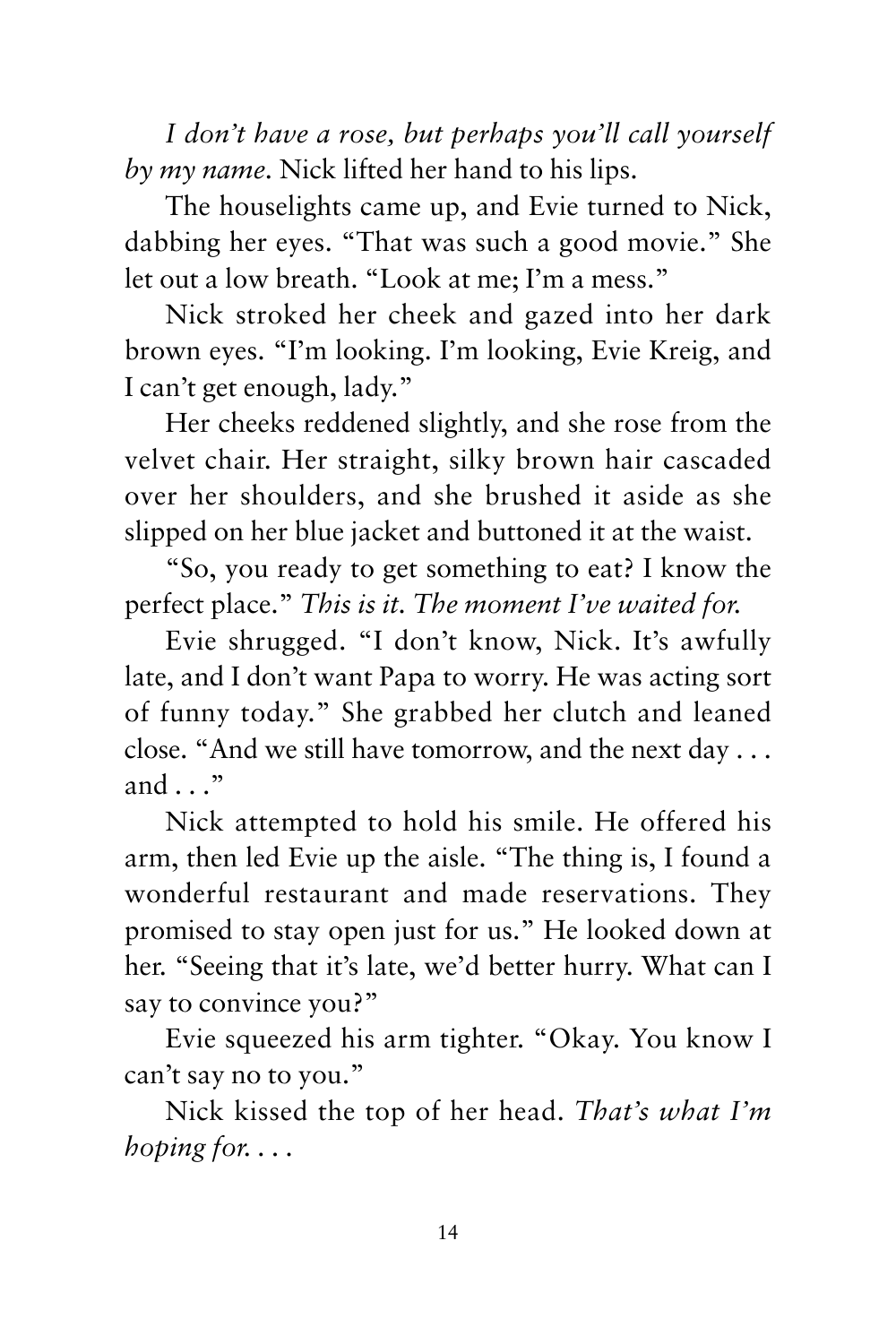Nick's hand engulfed Evie's, and it took her two quick steps to keep up with his one as he pulled her through the city. The signs in the square buzzed past her peripheral vision like a neon dream. Above, a fluorescent billboard broke through the fog: *Lena Horne. Live Tonight.*

*Where is he taking me?* She wished she'd left a note for her parents. Papa liked Nick, but he always scowled, his dark eyebrows meeting in the middle, when she arrived home after ten.

"Nick, hold on. You're leaving me in the dust," she panted.

Nick slowed slightly, glancing back with a grin. "I love your Viennese accent when you're all worked up. But we have to hurry now before they close."

He rounded the corner, and Evie followed, full skirt swishing around her legs and high heels clicking across the littered sidewalk. While most of the businesses on 42nd Street were closed, a single warm glow beckoned from a small café.

At the door Nick released her hand, adjusted his Davenport jacket, and flashed his best smile. "Well, what do ya' think, my little chickadee?"

Evie laughed. "Oh, please, Nick. You are more Jimmy Stewart than W. C. Fields any day." She glanced at the sign. "Danube! Like my river! How did you find it?"

"A friend told me about it. It's new. An Austrian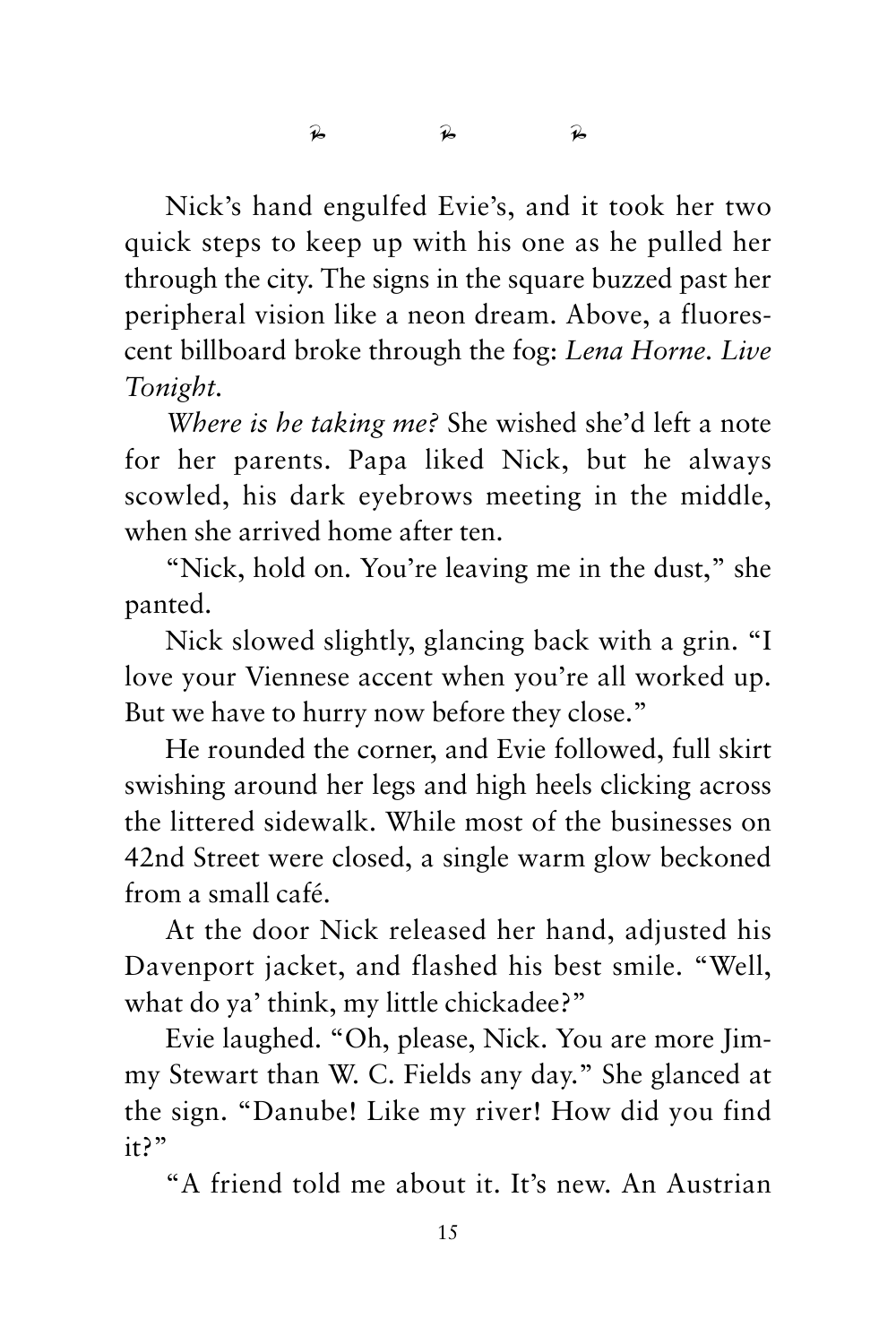chef, just immigrated." He took a step back, jutting out his elbow. Evie entwined her arm in his.

The door opened with a jingle of bells against glass. Small tables were lit only by candlelight. A waiter dressed in Austrian lederhosen and an embroidered shirt hurried toward them.

"I feel like I'm back in Vienna," Evie said.

"I checked the menu a few days back." Nick helped her out of her coat. "*Wienerschnitzel* and beef goulash. Even braised pike in hazelnut sauce."

"I would give anything for a good goulash. Americans never get it quite right." Evie's eyes feasted on the rich velvet draperies and Klimt reproductions.

"Mr. Fletcher, sir?" The waiter smiled. "This way, please."

He led them to a candlelit table in a corner of the room. Nick pulled out the chair for Evie.

"Thank you." She watched him as he took a seat across from her. There was definitely something on his mind. He kept looking at her as if he were about to speak.

The waiter handed them menus.

"Oh, look, Nick, they have Sacher torte. My favorite!"

Nick didn't respond, and he hardly glanced at his menu. Instead, he ran his fingers through his hair, then took a sip of water.

"Nick, are you with me?"

His eyes locked with hers. "Of course, yes."

She reached for his hand. "So, when are you going to tell me your secret?"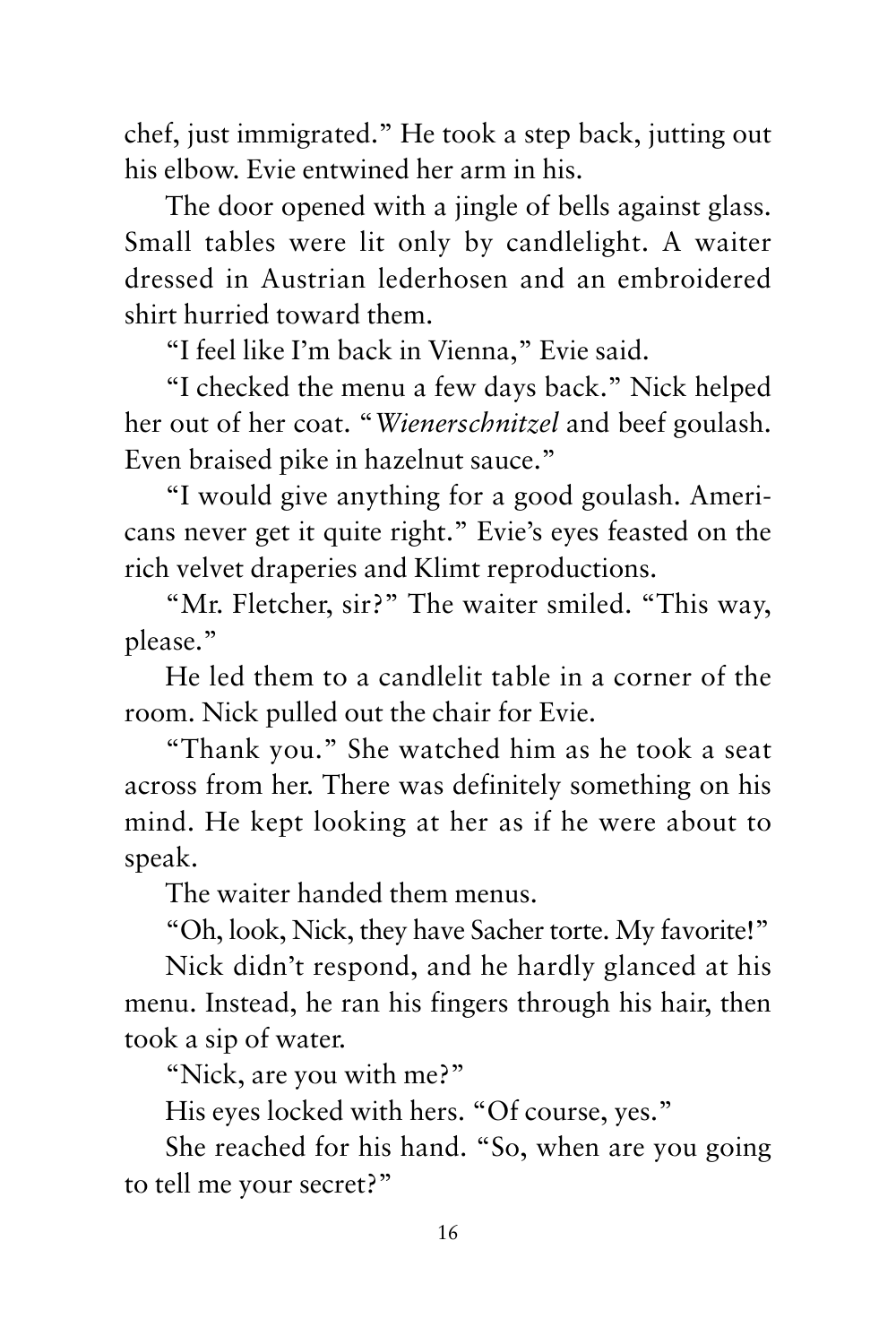He leaned close, wrapping her fingers completely inside his. He tried to hide his smile, but one corner of his mouth refused to submit. "I don't know what you're talking about."

"Oh yes, you do, Nick Fletcher. We've been together almost every day for a year. I know when something's up."

"Okay, you got me."

He leaned close and lifted her hand to his cheek. She felt the slightest hint of stubble on his chin.

"I think you're the most beautiful, caring, talented . . ."

Evie laughed and pulled her hand away. "There's more to it than that, mister." She crossed her arms and raised an eyebrow. "Fine. We will just sit here until you tell."

A childlike grin formed on Nick's lips.

She laughed. "Okay, if you're not going to tell me, will you at least order so we can eat?"

Nick's finger's tapped against the menu as he pretended to read it. "What are you having?"

"Goulash and Sacher torte for dessert. I told you that." Evie placed her menu on the table and rested her chin on her hands. "Okay, really. What's going on? Do you have news? Did Dr. Erikson put you on the surgery schedule?"

Nick put down the menu. "No, not that. I still haven't heard. The residency schedule will be up next week." He sighed. "But if you won't let it go, I guess now is as good a time as any." His face broke into a huge grin. The candlelight danced against his dark hair and eyes. He rose and reached into his jacket pocket.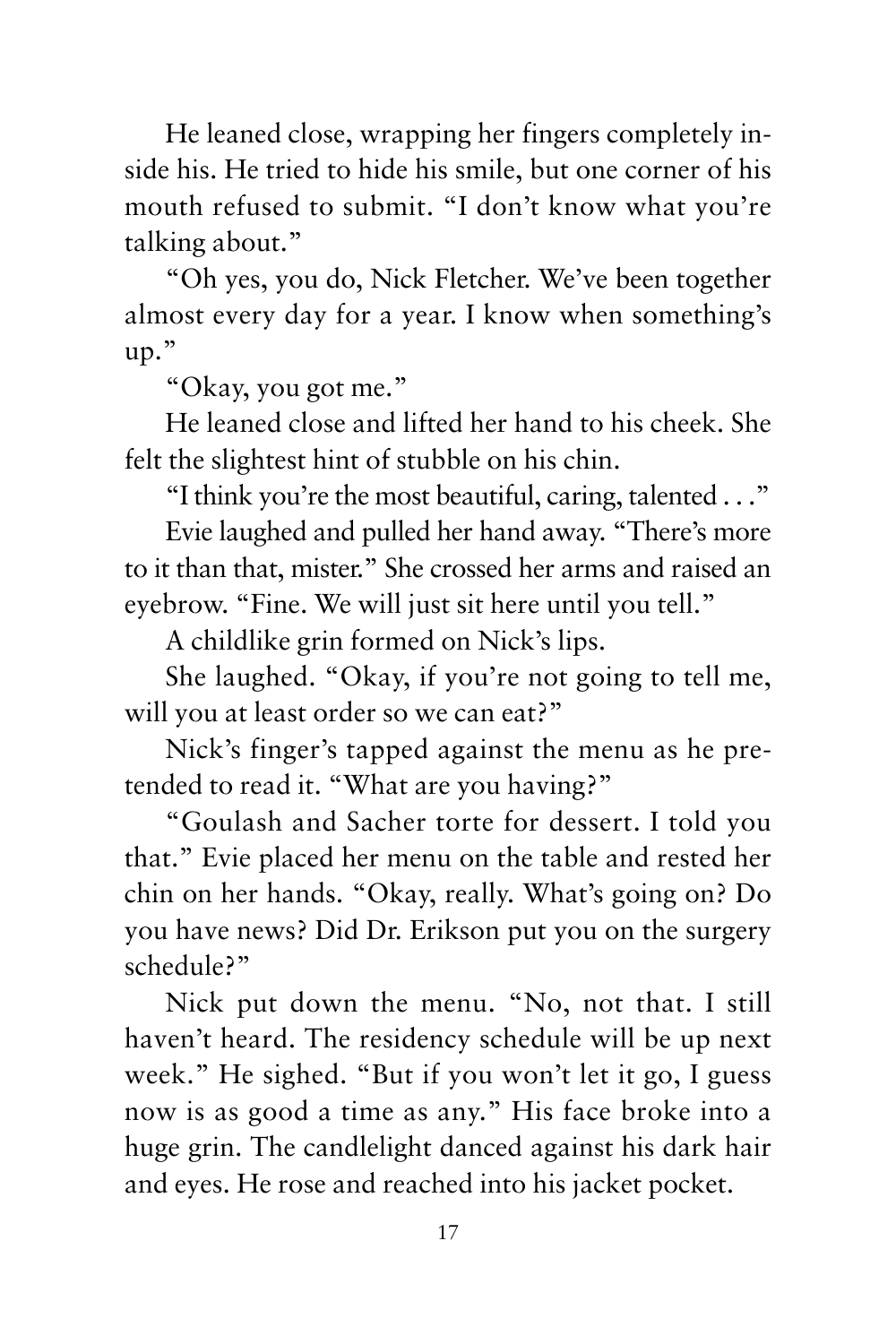Evie placed one hand over her heart, then without warning the bell on the front door jingled and a cold wind struck her.

Nick turned, and the color drained from his face. A man in a dark coat and hat hurried in. He lifted his head, eyes full of sorrow. Evie jumped to her feet, the chair toppling to the floor behind her.

The waiter rushed forward. "I'm sorry, sir. The restaurant is closed."

Nick waved him away. "It's okay. He's with us."

"Papa?" Evie rushed over. "How did you find us? What's wrong?"

Her father approached Nick. "I am sorry, Nicholas. If there were any other way—"

Evie grasped his hands. "Tell me, please."

"We must go home."

"Has something happened to Mother?"

"No. Home to Vienna. All of us. Our passports have been revoked, my job as ambassador nullified. Our ship leaves in the morning."

Nick's hands tightened on Evie's shoulders. She felt his breath against her ear.

"No," he whispered.

Evie grasped Nick's hand on her shoulder. "This can't be."

Her father turned to Nick. "I'm sorry, son. I can't let your plans happen now."

"I don't understand."

The older man shook his head. "They're closing the embassy. All Austrians must return to Europe."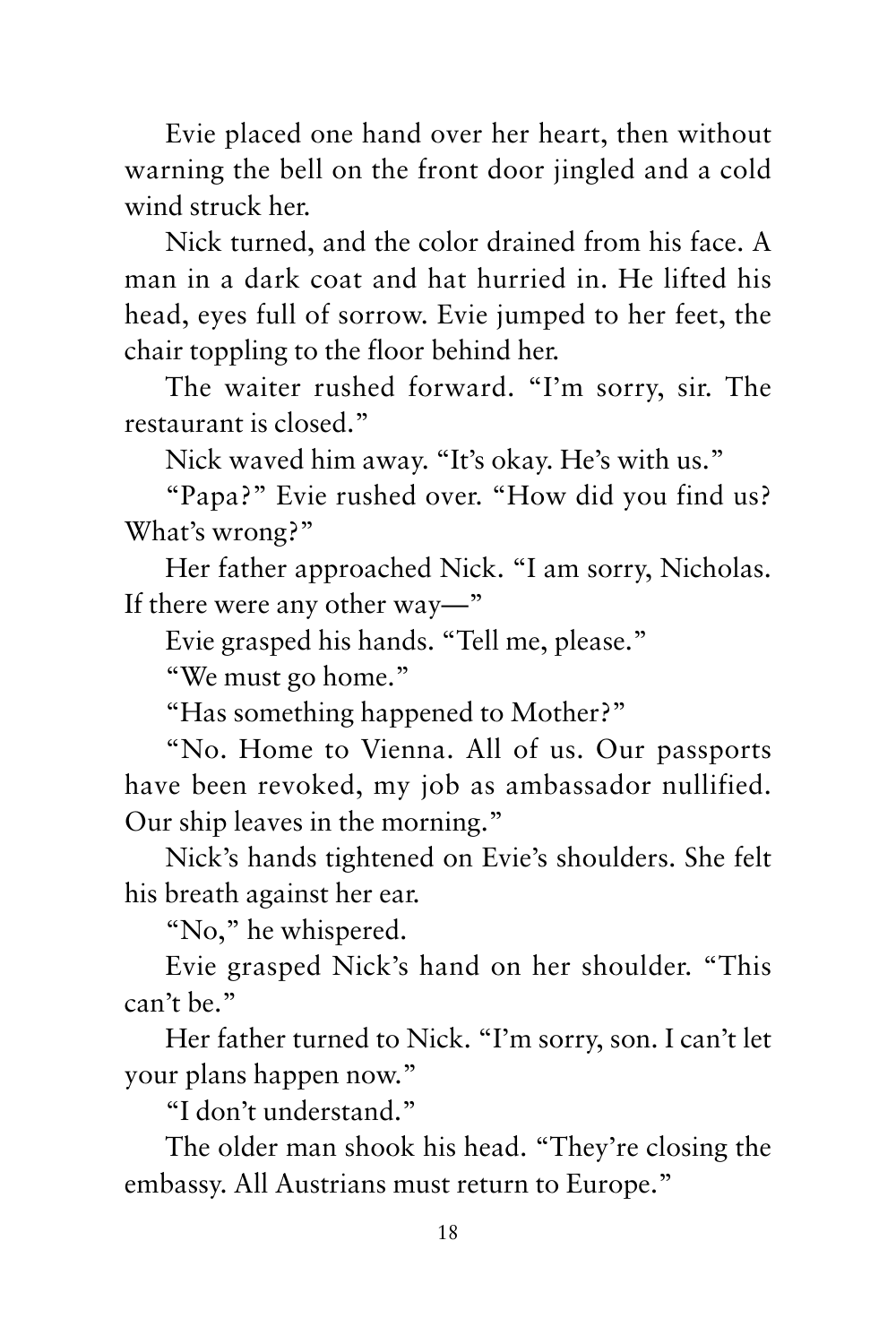"Congress declared war on Germany, not us!" Evie said.

"Austria is Germany's ally." Her father shrugged wearily. "They see us as the enemy too."

"We've been kicked out? A man in your position? It isn't as though Austria had a choice. The Germans annexed us!"

"I'm sorry." Her father placed his hat upon his head and turned toward Nick. "I told you this might happen, son. I had hoped you would have more time—" He walked to the door. "A cab is waiting. Really, I am very sorry, but you only have a few minutes."

The bell jingled again as the door closed behind him.

Evie turned to Nick. "I can't do it. I can't leave you. And your surprise—"

Nick smiled ruefully. He opened his suit jacket and tenderly removed a small velvet box, then placed it on the white linen tablecloth and opened it. An antique diamond ring sparkled in the candlelight. "Evie, this was meant for you."

 $\overrightarrow{p}$   $\overrightarrow{p}$   $\overrightarrow{p}$ 

Evie pushed aside the porthole curtain and took in the Manhattan skyline. The ship's engines purred from somewhere below, vibrating the floor. The sound made Evie think of the rumble of German tanks spreading over Europe. *War.* This war would soon be more than images in print or newsreels. It would be as real to her as New York had been for the past five years.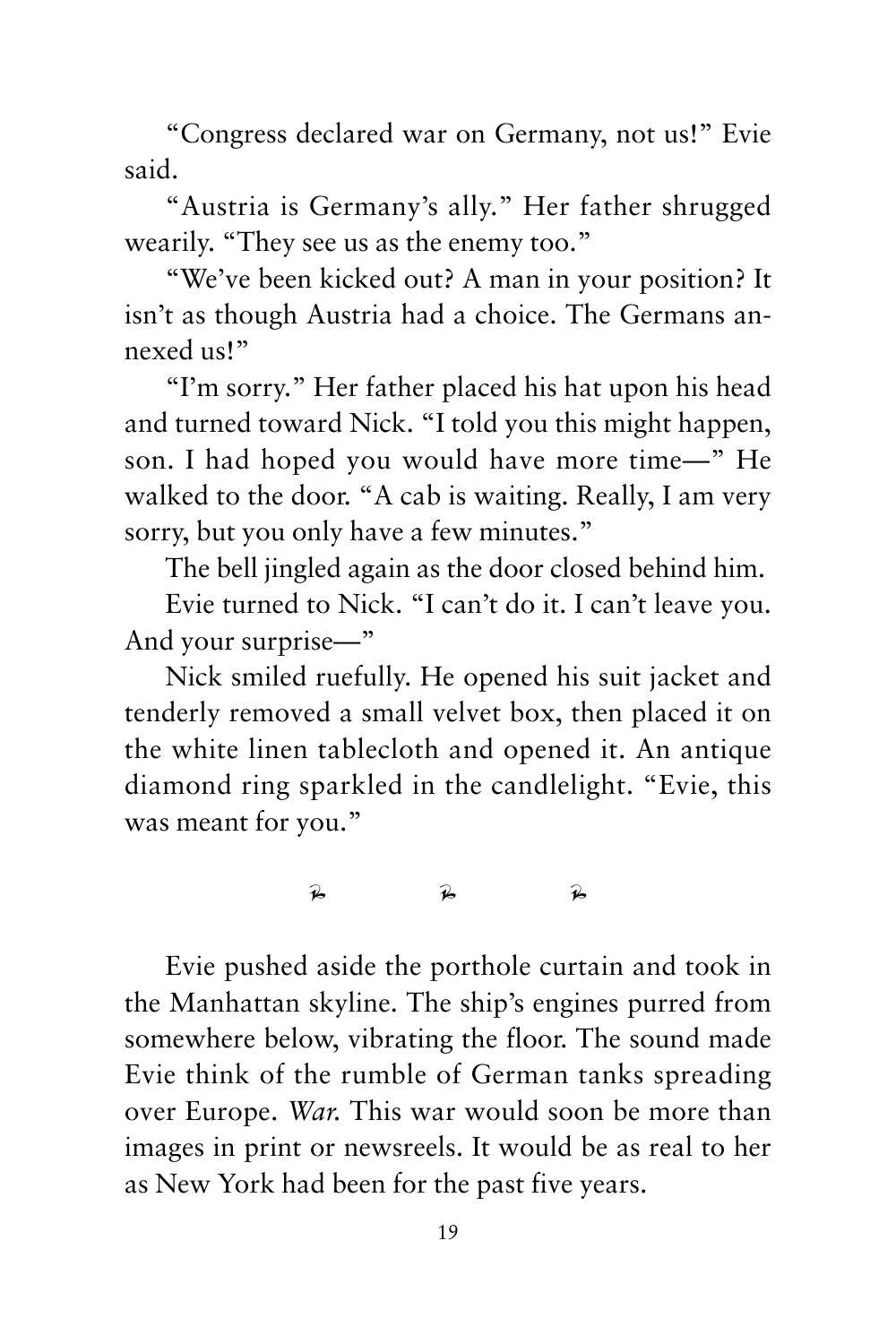She rubbed her puffy eyes, then quickly pulled the pins from her chignon, dropped them into the nightstand drawer, and shook out her hair. She wished she could unbind her life as easily. From the first word of *Anschluss,* Evie had a hard time believing Austria was a sovereign land no longer. As a diplomat's daughter, she had spent nearly as much time in New York City as she had in Vienna. She'd sampled American freedoms and had flourished in lived-out democracy. The culture appealed to her taste. Only Nick understood these things, loved these things, about her.

A quick knock sounded at the door, and Evie jumped. It must be Mother reminding her to air out a dress for dinner in the captain's quarters, or Papa checking to make sure she'd acquired suitable accommodations.

She rebuttoned her jacket and opened the door.

A tall, broad-shouldered man leaned against the doorjamb, wearing the common gray cap and wool vest of a cabbie. The cap's bill was pulled over the man's face, and his gaze was turned downward to a small satchel in his hand.

Evie squared her shoulders. "I'm sorry, but you must have the wrong room."

"Wait a minute, ma'am. Dis cabin here is where I was told ta go."

"Sir, you have the wrong room," she repeated, moving to close the door.

The man jabbed his foot in the doorway. "No, ma'am, I don't believes I do." The scruffy cab driver lifted his head. Dark brown eyes glanced down at her.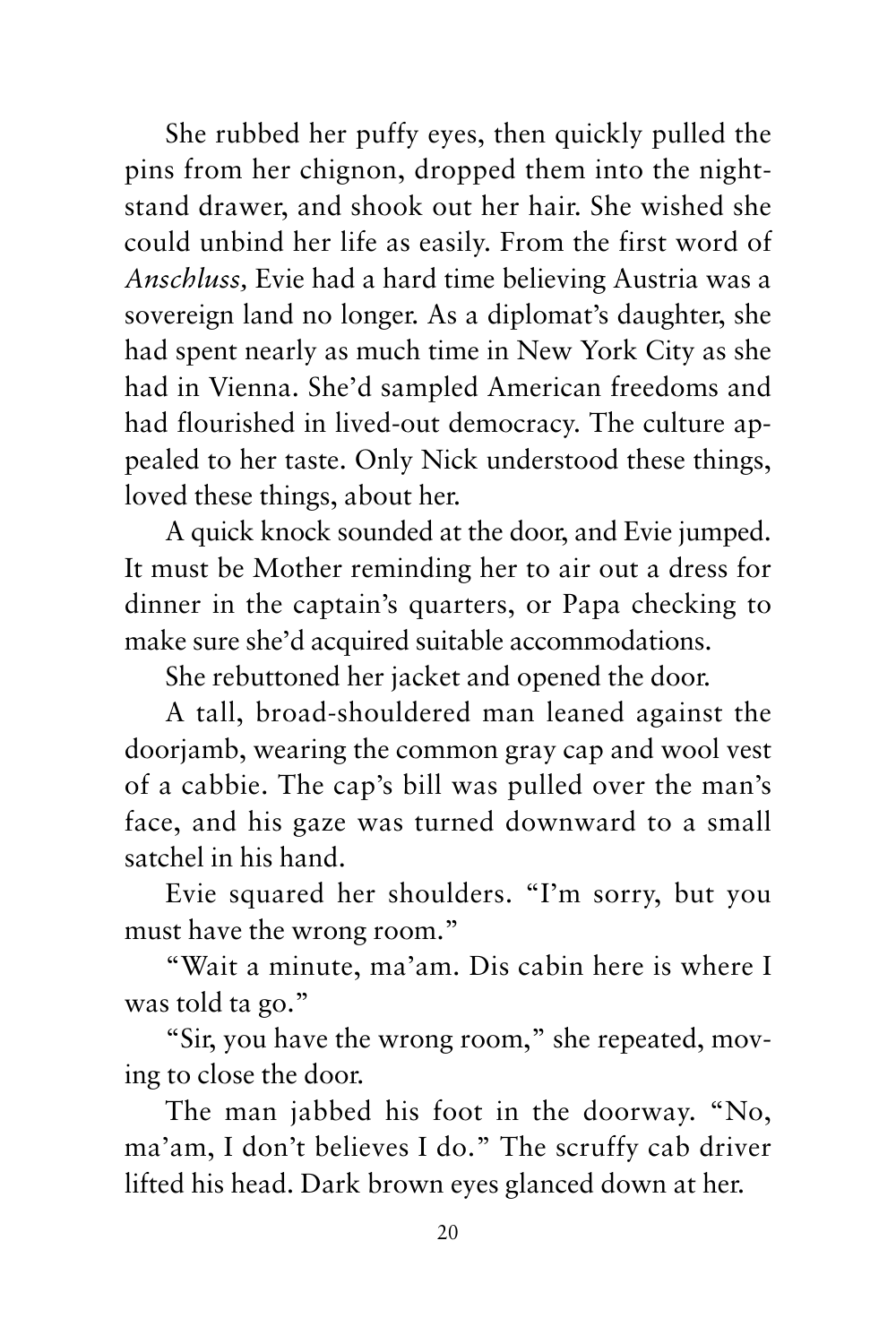Evie gasped—then socked him in the stomach with a soft fist. "Nick Fletcher!" She grabbed his free hand, pulling him into the room. "What on earth are you doing? How did you get on board? And where did you get those clothes?"

A familiar grin lit up Nick's handsome features, displaying a hint of a dimple on his left cheek. He dropped both the satchel and his cap to the floor, then swooped Evie into his arms.

"First off, I told the porter a pretty little lady left a satchel in my cab. And second, would ya hate me if I told you I traded my fancy threads for these?"

Evie caught a whiff of roasted wieners at the same instant that she noticed a smudge of ketchup on the white shirt collar. "You're not talking about the hot dog vendor on the docks, are you? I recognize these clothes. What am I going to do with you, Nicholas? You are going to get both of us in awful trouble. The boat is set to disembark in just a few moments."

"Disembark, eh?" Nick's cultured speech slid into a New York cadence. "Dis here could be a problem. I wish I could go wit' ya. Bein' as how I'd follow ya to da ends of de earth." His face grew somber as he caressed the scar on her jawline.

Evie's skin sparked under his touch.

"Seriously now." His voice was low. "Do you know how hard it was sitting in church, realizing this ship was still anchored? I know our official parting was last night, but I remembered a few more gifts." He opened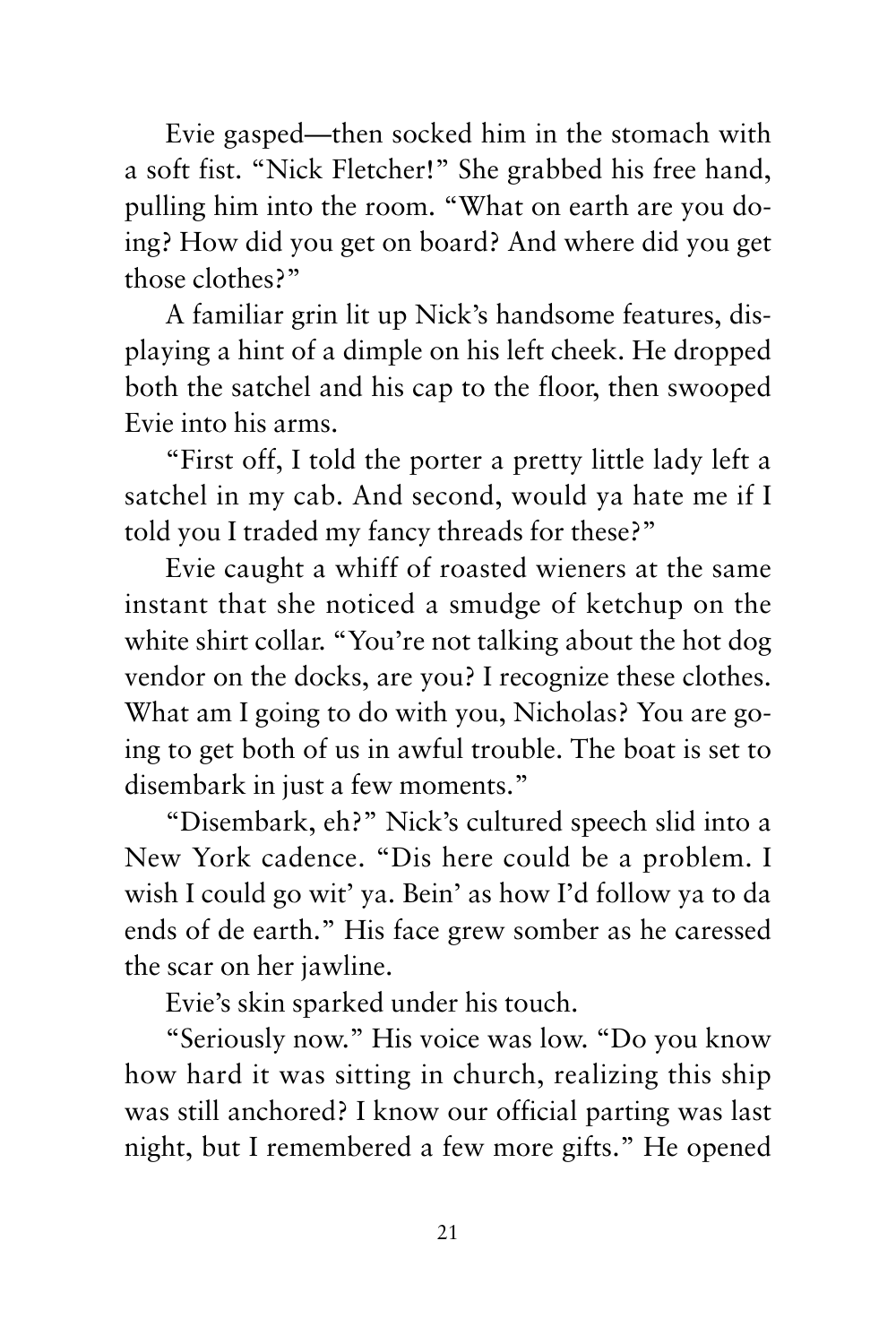the clasp of his satchel and plunked down on the red cushioned chair.

"You're not talking about the ring, are you? Honestly, as much as I love it, I don't feel it's safe taking your grandmother's keepsake with me. And you've already given me so much." Her hand reached to her collar and the French cameo pendant hanging around her neck.

"No. Nothing like that. Just some little things to remember me by." He reached into the satchel. "First, a little lady for the lady." Nick's fingers opened to reveal a miniature model of the Statue of Liberty. He placed it on her palm. "This is to help you remember that day when we gazed up at *her* and you gave that wonderful diatribe on just how lucky I was to be born under the lady's torch.

"Next . . ." Nick placed a foot-long hot dog—piled with kraut and relish—in her other hand.

Evie took a big whiff.

"This is to remember our many fine dinners together.

"And finally." He reached into the bag and pulled out a small book.

Evie recognized the burgundy cover worn from the touch of a hundred hands. "Nick, you didn't!"

"But I did."

"You stole a hymnal from church?"

He laughed. "No. I asked Pastor Simons if I could buy one. When I told him who it was for, he gave it to me."

Evie placed the hot dog and tiny statue on the small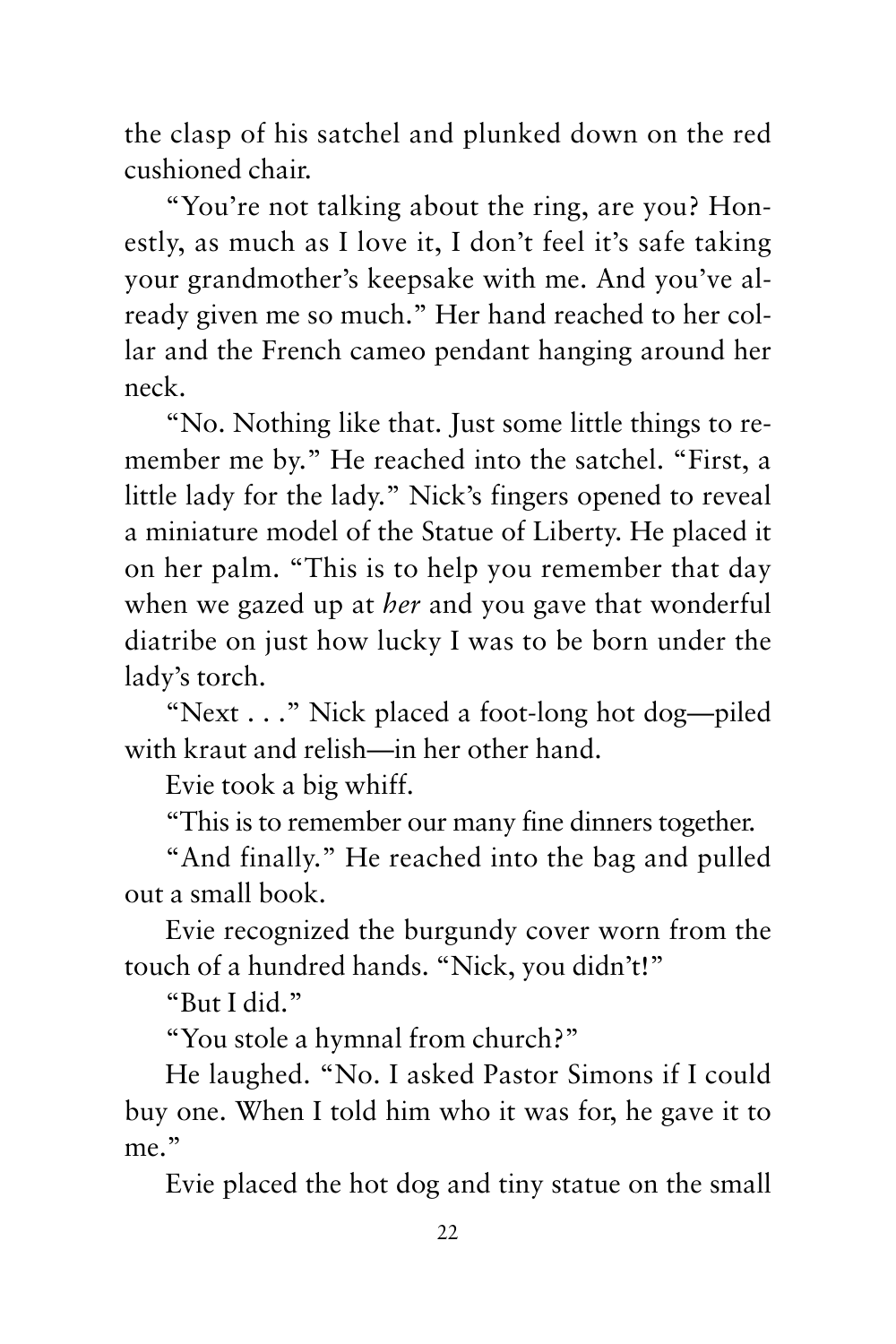table, and then she grasped the book. The pages were soft from use, and she could barely make out the gold words on the cover. "Songs of Praise," she whispered.

Nick placed his hands over hers. "This is to remind you of all the services when we sang side by side."

Evie pressed the hymnal to her chest and reached her other arm around his neck. "Thank you. I will remember and will pray that we'll be together soon."

Nick's eyes studied hers. "Did you talk to your father? Does he know of a way we can communicate?"

Evie sighed. "He says that receiving and sending letters from the States will draw too much attention. He promised to think of a way, though. Maybe we should just write anyway, then when we're able, mail them all at once."

Nick pulled Evie close and whispered in her ear, but his words were lost amid the loud shrill of the ship's whistle.

She took a step back and looked into his dark eyes. "What did you say?"

"I said, sounds like a good idea. I'll be thinking about you, loving you, no matter how far apart we are." He replaced his cap and pulled it low over his brow. "Now, I better get outta here before I end up on the other side of the world—although that doesn't sound too bad, if I could be with you. I love you, Evie."

He kissed her again, whispered "Be safe" in her ear, and disappeared out the door.

"I wish I could promise such a thing," Evie murmured as she moved to the doorway and watched him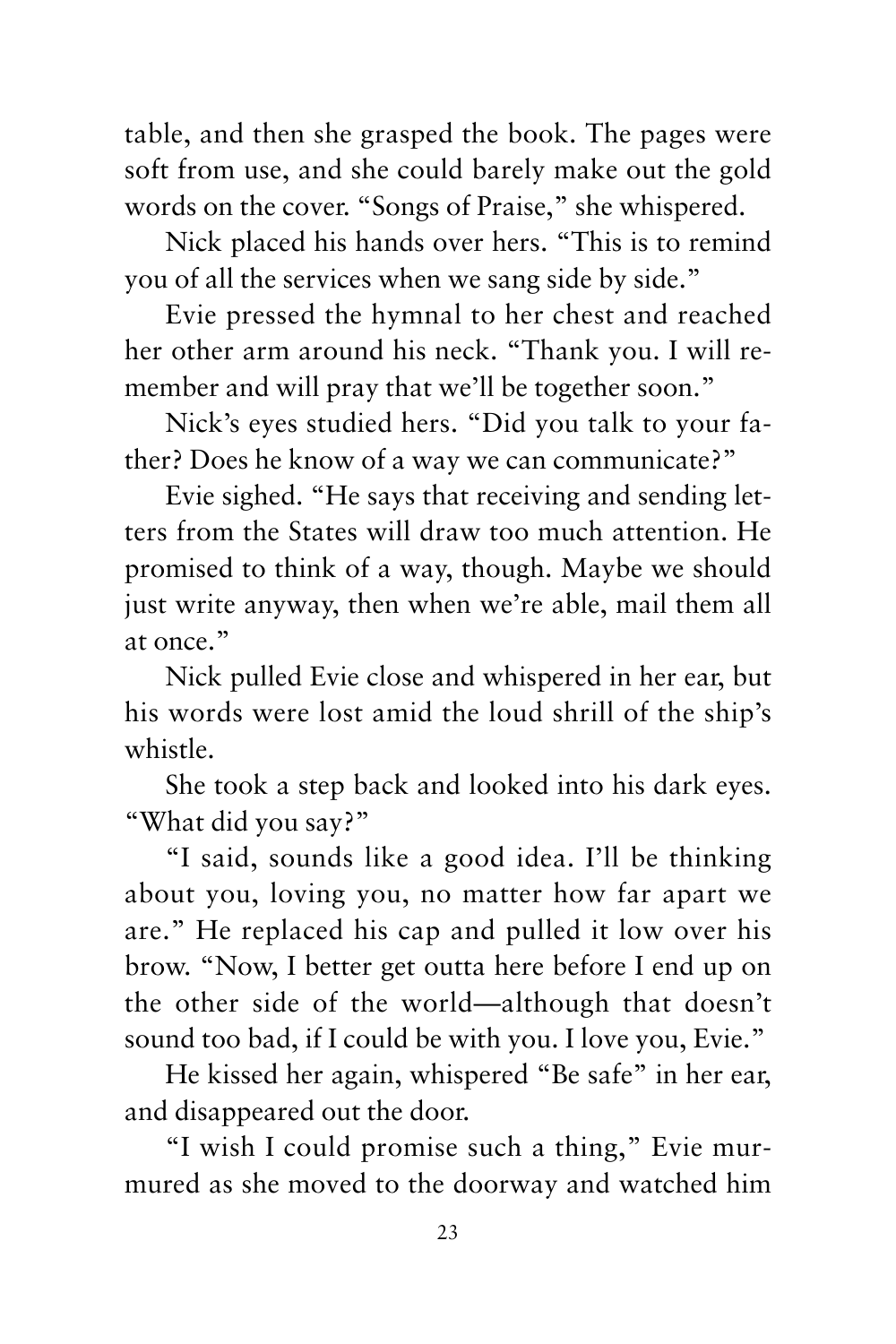jog down the narrow hall. Her chest tightened, and she imprinted the blurry image of Nick into her mind . . . one last time.

 $\overline{R}$   $\overline{R}$   $\overline{R}$ 

Vienna, Austria December 12, 1941

From the shadowed doorway, SS *Sturmmann* Otto Akeman observed three Reich officials gathering around a small wooden table. Apprehension stirred in the pit of Otto's stomach over the privilege of guarding these men tonight. He'd heard rumors about the mystical events that often took place inside this bunker but had a hard time believing them. Now was his chance to know for sure.

A few years ago, Otto would have never guessed that he'd be safeguarding important men in Hitler's regime. He'd been a performer, not a soldier. Wielding a violin, not a weapon. But music mattered little now.

A low moan rose in the room, vibrating off the walls. The sound hummed in Otto's ears like a dog's injured cry. He scanned the dark recesses before realizing the laments came from the leader. Like a dark magician of old, the officer's hands punched the air as low, guttural chants rose from deep in his throat. Otto blinked and was sure his eyes deceived him.

The voices of the other men joined in. The three sounds merged, spinning around the room, increasing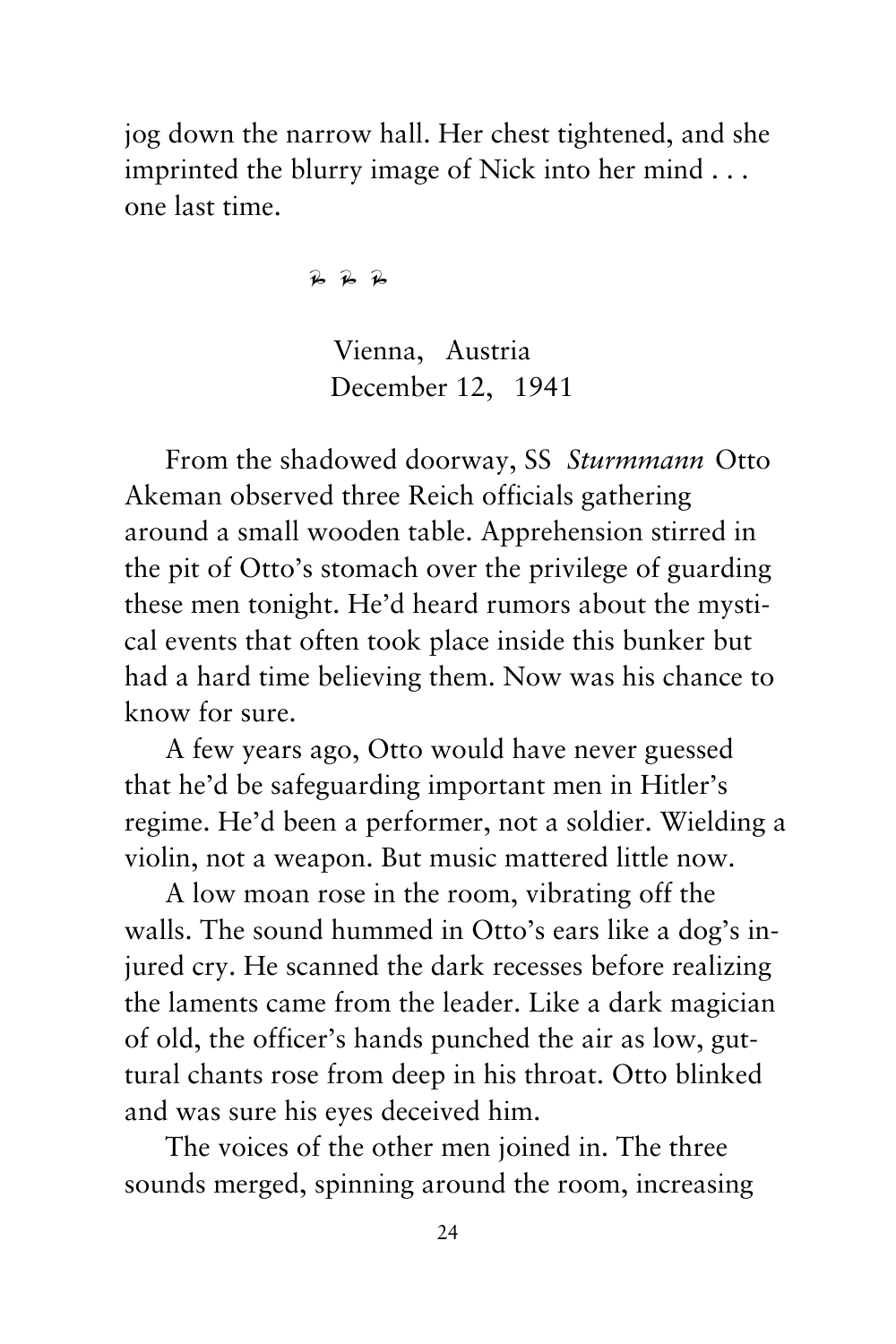with speed and intensity. They uttered chains of meaningless words and scraps of sentences. Ice came over Otto's limbs, followed by a great heat, as if an unseen presence had suddenly entered the bunker. Otto longed to run, to escape the hungry presence that desired to consume him, yet he stood straighter and refused to budge.

Then, just as quickly as fear had overtaken him, curiosity replaced it. Who were these men? And who, or what, were they summoning? *Focus on the men. Learn their secrets,* he told himself.

Then he spotted it. On the table before them, a bloodred swastika had been carved into the wood. For a thousand years the swastika had been symbolic of life force, solar power, and regeneration—yet wasn't it simply a symbol? Heat moved through Otto as if energy radiated from the swastika's crooked rays. He blinked again and dared to lean closer, partially into the light.

Then the three walked to a large, rectangular table in a far corner. Scattered over its scarred, wooden surface, maps, charts, and diagrams waited.

Otto strained to listen to the men's words. They spoke of dates and times, of places and people, and of deportment. Words like "death squad," "transports," and "key supporters" caused Otto's ears to tingle.

One officer plotted his plan with a simple graph. The jagged, black line plunged sharply, like a lightning bolt rune striking the earth. For the Reich. For *der Führer.* 

Just yesterday, Otto had joined hundreds of soldiers